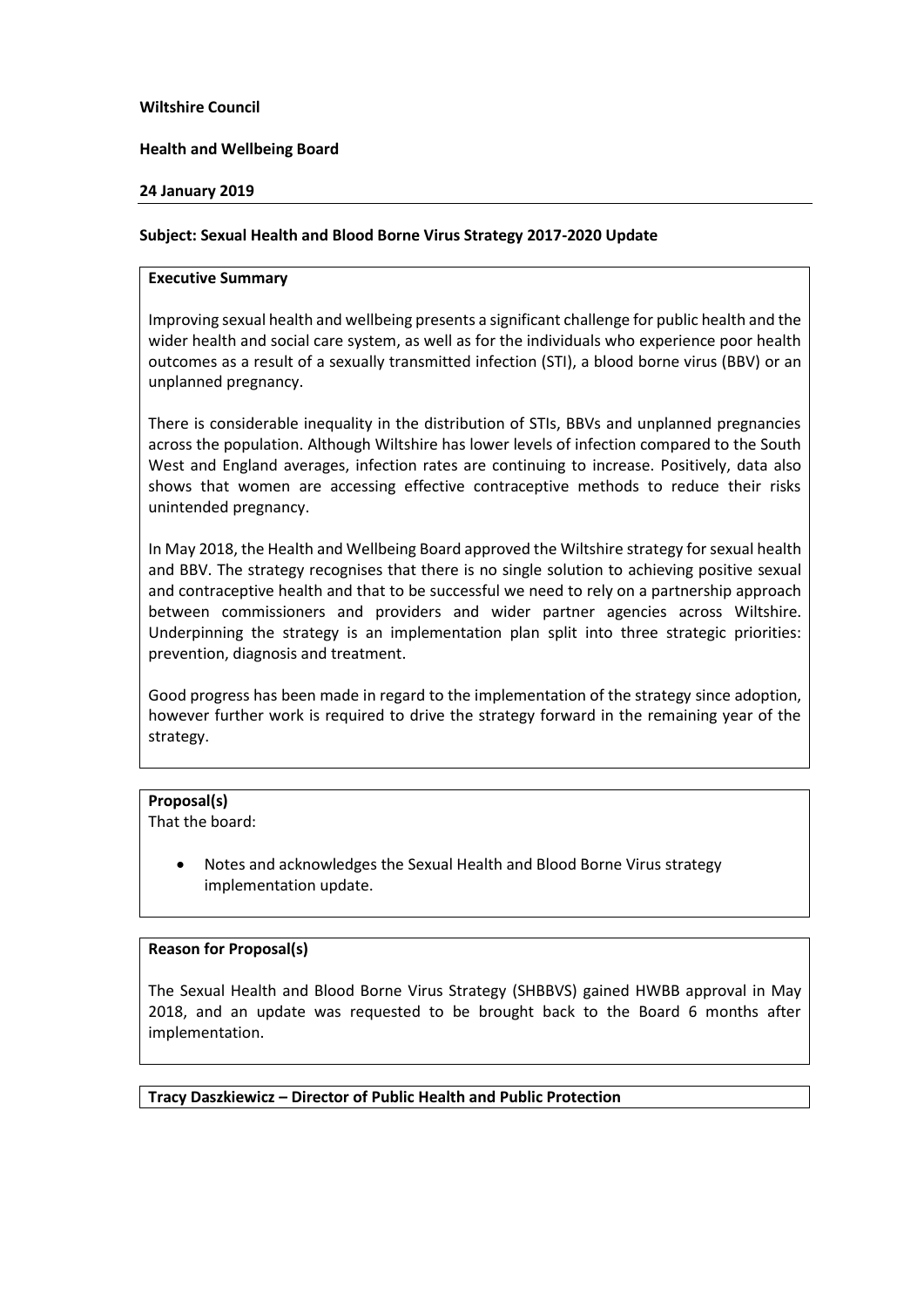# **Health and Wellbeing Board**

## **23 January 2019**

## **Subject: Sexual Health and Blood Borne Virus Strategy 2017-2020 Update**

#### **Purpose of Report**

1. The purpose of this report is to provide an update the Health and Wellbeing Board on the implementation of the Sexual Health and Blood Borne Virus Strategy (SHBBVS).

## **Background**

- 2. Improving sexual health and wellbeing presents a significant challenge for public health and the wider health and social care system, as well as for the individuals who experience poor health outcomes as a result of a sexually transmitted infection (STIs), blood borne viruses (BBVs) or an unplanned pregnancy.
- 3. There is considerable inequality in the distribution of STIs, BBVs and unplanned pregnancies across the population. The 2013 Framework for Sexual Health Improvement placed health promotion and education as the cornerstones of infection and pregnancy prevention by improving awareness of risk and encouraging safer sexual behaviour. Prevention efforts need to include universal and targeted open access to sexual health and contraceptive services with a focus on groups at highest risk of sexual health inequality such as young people, black ethnic minorities and men who have sex with men.
- 4. The consequences of sexual ill health, infection with a blood borne virus, or unintended pregnancy are well documented. Infection with a STI can lead to both physical and emotional difficulties and in some cases, fertility issues if not diagnosed and treated earlier enough. Certain BBVs remain incurable and can lead to a dramatic reduction in life expectancy. HIV although treatable remains a condition which cannot be completely cured, leading to long term medical implications for anyone infected with the virus, especially if they are diagnosed after the virus has begun to damage their immune system. It is estimated that the lifetime treatment costs for a single person diagnosed with HIV is c.£380,000 but this amount doubles for someone who is diagnosed 'late'.
- 5. Unintended pregnancy is an issue across the life course for women who are not accessing effective contraception services and can impact of their lives for a very long time. It is estimated that in 2016 there were 302 unintended conceptions in Wiltshire which led to a live birth, which will lead to a public-sector cost of £938,992 per annum. By reducing this number by just 5% Wiltshire could save £49,950 per annum.
- 6. The SHBBVS contributes to the following Wiltshire Council business plan outcomes: strong communities and protecting the vulnerable.

#### **Wiltshire's sexual health and blood Borne virus strategy (2017-20)**

7. In May 2018, the Health and Wellbeing Board approved the new Wiltshire vision for sexual health and blood Borne viruses. Our vision is that by 2020 Wiltshire will be a place where individuals and communities are informed, enabled, motivated and empowered to be able to protect themselves and others from acquiring an STI or BBV. Individuals should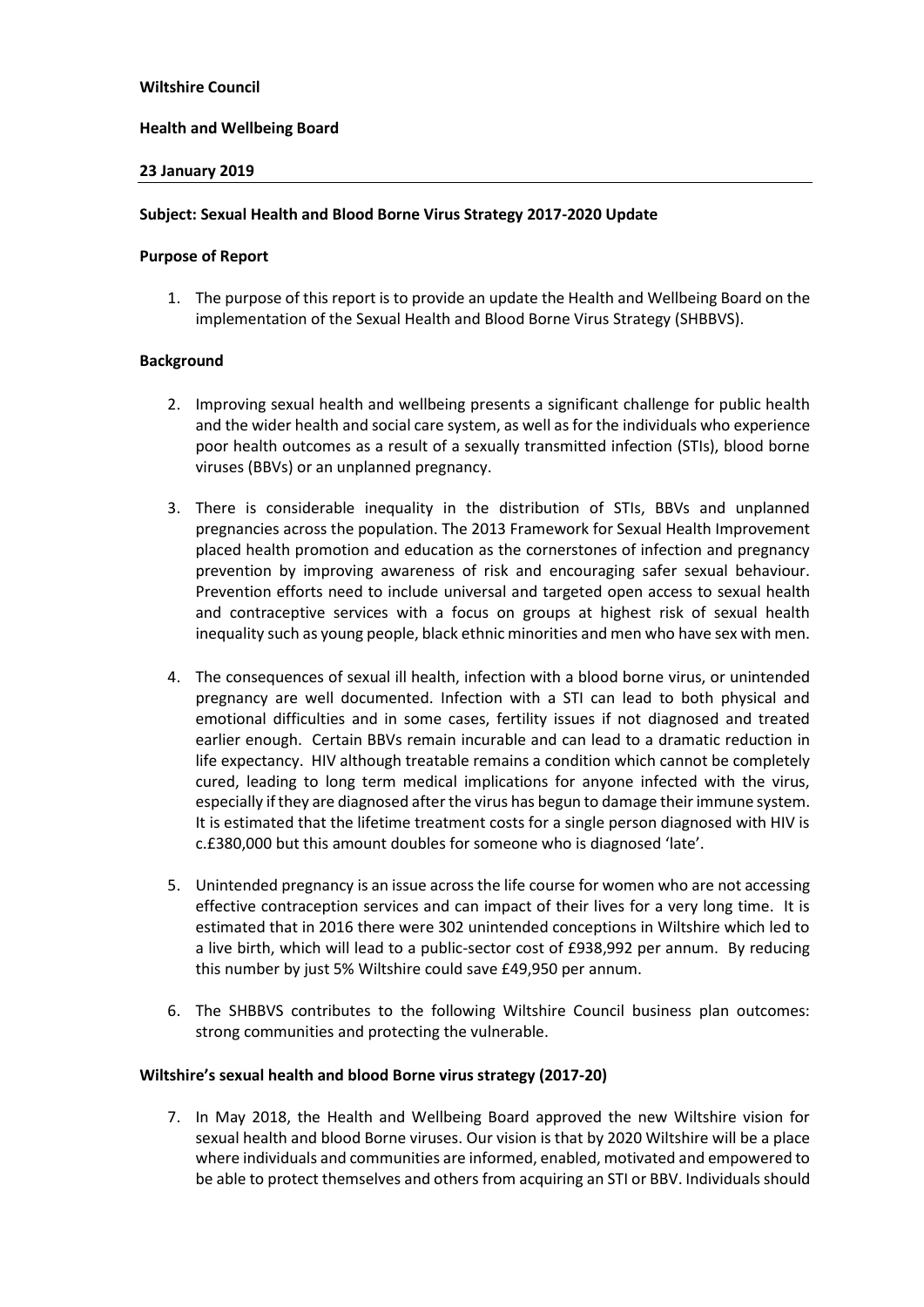be able to make informed choices when consider contraceptive choices and have easier access to them. We want to ensure that everyone can have safe sexual experiences, free of coercion, discrimination and violence by ensuring sexual rights are protected, respected and fulfilled.

- 8. The strategy was developed to ensure we achieve our vision for Wiltshire. The strategy recognises that there is no single solution to achieving positive sexual and contraceptive health and that to be successful we need to rely on a partnership approach between commissioners and providers and wider partner agencies across Wiltshire.
- 9. The SHBBVS provides direction for Wiltshire Council and partner organisations to reduce sexual ill health and blood borne virus transmission, to improve diagnostic and treatment services and reduce unintended conceptions over three years.
- 10. The strategy had three priorities: (a) Prevention To protect individuals from BBV or STI infections and enabled to access all forms of contraception through the provision of information and services. This will also increase the awareness of individuals' sexual rights and reduce sexual violence in all its forms; (b) Diagnosis - To ensure individuals will be able to access testing services when needed in a range of venues, using a range of different testing systems, including the review and implementation of new and emerging testing systems and (c) Treatment - To ensure individuals will be able to access appropriate treatment services as early as possible in locations which are most appropriate to them

# **Strategic Oversight**

11. This strategy has been developed by Wiltshire Council's Public Health team in partnership with the Sexual Health Partnership Board and a range of partners across Wiltshire. The strategy was reviewed by the Health Select Committee in March 2018, received Cabinet approval in April 2018 and HWBB approval in May 2018. Implementation of the strategy sits the Sexual Health Partnership Board and a newly created implementation group.

# **Update on Strategy Implementation**

12. The implementation plan consists of 29 actions that we have committed to undertake to improve sexual health and wellbeing in Wiltshire. These actions are divided between the three priority areas of the strategy: (a) Prevention - 12 actions, (b) Diagnosis - 9 actions and (c) treatment - 8 actions. A summary of progress to date is detailed below.

| What we said we would do                                                                                                                                                                                            | <b>Progress to date</b>                                                                                                                                                                                                           |
|---------------------------------------------------------------------------------------------------------------------------------------------------------------------------------------------------------------------|-----------------------------------------------------------------------------------------------------------------------------------------------------------------------------------------------------------------------------------|
| Information resources will be<br>widely available in a range of<br>venues to increase knowledge of<br>blood borne viruses and sexual<br>STI's,<br>including<br>health<br>contraception<br>sexual<br>and<br>violence | • First of 2 sexual health campaigns completed<br>(summer campaign)<br>HIV testing and AIDs Day campaigns undertaken<br>$\bullet$<br>New sexual health resources distributed to over<br>$\bullet$<br>140 venues across the county |
| The full range of contraception<br>options will be available in all                                                                                                                                                 | 44/48 LARC accredited practices<br>providing<br>$\bullet$<br>services                                                                                                                                                             |

# **(a) Prevention Priority Update**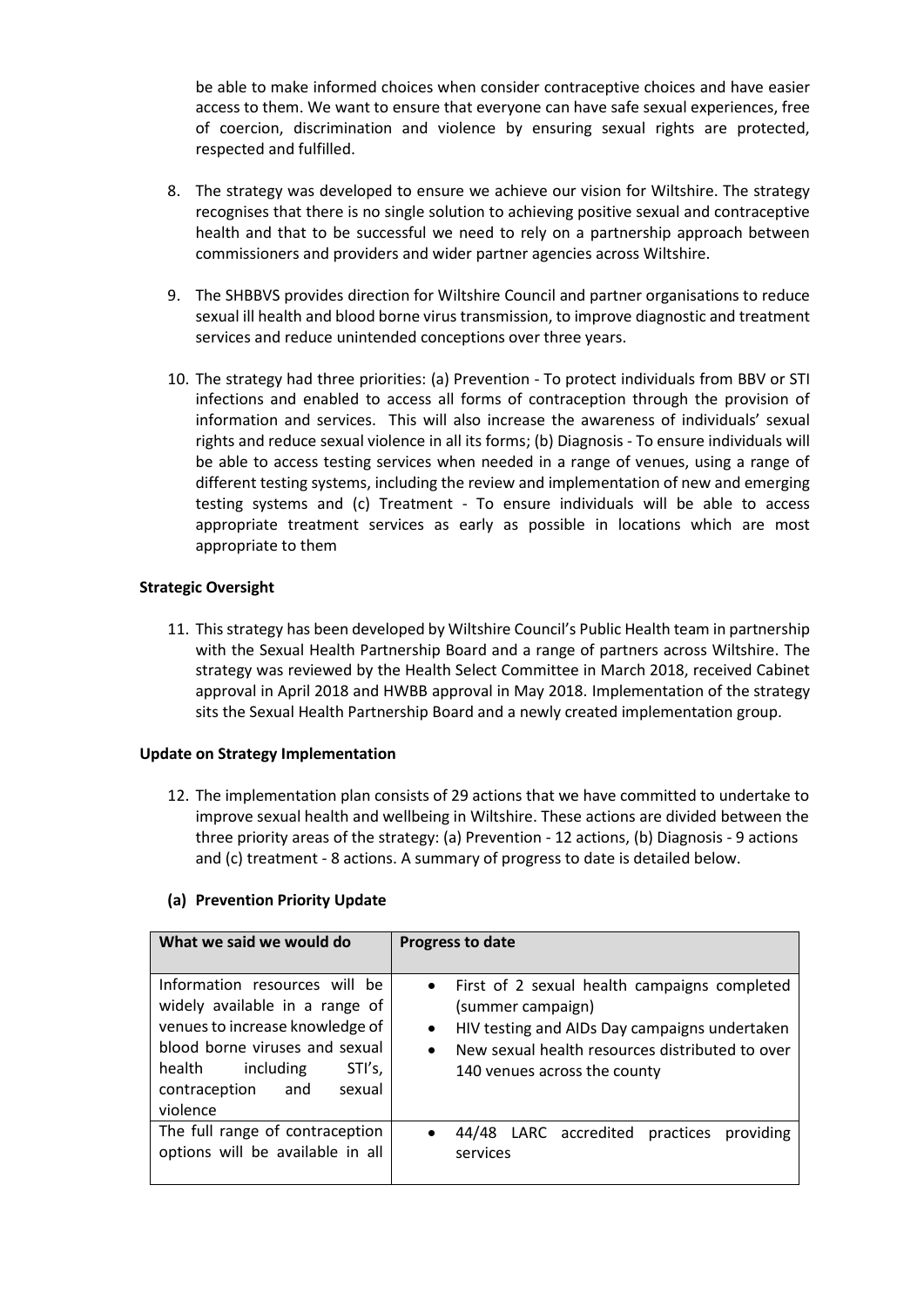| primary care and sexual health<br>services                                                                                                                                                            |                                                                                                                                                                                                                                                                         |
|-------------------------------------------------------------------------------------------------------------------------------------------------------------------------------------------------------|-------------------------------------------------------------------------------------------------------------------------------------------------------------------------------------------------------------------------------------------------------------------------|
| Individuals most at risk of HBV<br>infection will be actively offered<br>encouraged<br>be<br>and<br>to<br>vaccinated                                                                                  | All patients have a risk assessment completed to<br>$\bullet$<br>identify behaviours which put them at increased<br>risk of infection and if appropriate vaccination is<br>offered.                                                                                     |
| professionals will<br>Healthcare<br>discuss the risks of blood borne<br>viruses and sexual ill health with<br>all appropriate patients and<br>actively support them with risk<br>reduction strategies | Any patient who discloses risk taking behaviour<br>$\bullet$<br>in a primary care setting is provided with<br>appropriate information<br>and<br>support<br>to to<br>minimise the risks and are also signposted to<br>specialist services for ongoing support.           |
| Prevention<br>interventions<br>will<br>target people across the life<br>course                                                                                                                        | Services for younger people are already well<br>$\bullet$<br>provided.<br>Work underway to identify means of access to<br>$\bullet$<br>older people provide information to individuals<br>accessing specific issues such as erectile<br>dysfunction or vaginal dryness. |
| Accurate data will be available<br>from all providers of BBV<br>services to facilitate partnership<br>future<br>working<br>and<br>service<br>planning                                                 | No Update<br>$\bullet$                                                                                                                                                                                                                                                  |
| will<br>Young<br>people<br>receive<br>effective RSE education through<br>school settings                                                                                                              | There is a delay in statutory RSE provision being<br>$\bullet$<br>added onto the curriculum which may delay the<br>time which schools are willing to put to this topic<br>until clarity is providing by the DfES                                                        |

# **(b) Diagnosis Priority Update**

| What we said we would do                                                                               | <b>Progress to date</b>                                                                                                                                                                                                                                                                                                                                                                                                                                                                                                                                                                                      |
|--------------------------------------------------------------------------------------------------------|--------------------------------------------------------------------------------------------------------------------------------------------------------------------------------------------------------------------------------------------------------------------------------------------------------------------------------------------------------------------------------------------------------------------------------------------------------------------------------------------------------------------------------------------------------------------------------------------------------------|
| A range of 'open access' services<br>be available across the<br>will<br>county to enable easier access | Community based clinics are available across<br>Wiltshire in Salisbury, Tidworth, Warminster,<br>Trowbridge, Calne, Melksham, Devizes and<br>Chippenham<br>Hospital based services are available on both an<br>$\bullet$<br>appointment and walk in basis Monday to<br>Friday each week.<br>Chlamydia treatment and emergency hormonal<br>$\bullet$<br>contraception is provided through a range of<br>pharmacies across Wiltshire<br>21 Primary care venues & 18 pharmacies are<br>$\bullet$<br>signed up to the No Worries service which offers<br>sexual health access to young people within 24<br>hours |
| alcohol<br>and<br><b>Drug</b><br>service<br>providers will offer BBV testing<br>to all clients         | Staff have been trained to offer and undertake<br>BBV testing with all appropriate clients. Results<br>are given by clinical staff with discussions taking<br>place for case workers to provide negative<br>results in the future.                                                                                                                                                                                                                                                                                                                                                                           |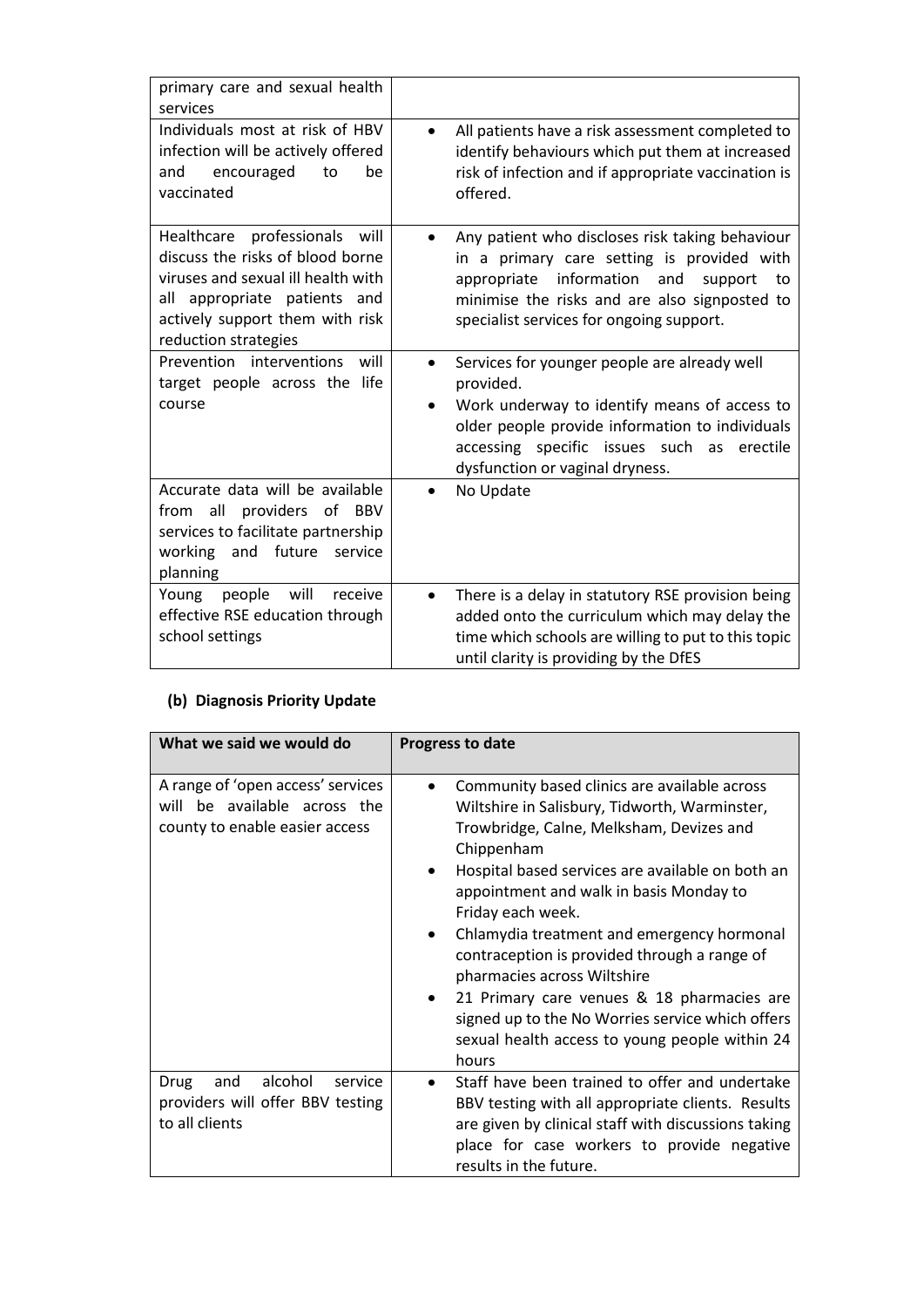| Prison services will increase the<br>of<br>offer<br>and<br>uptake<br><b>BBV</b><br>screening upon arrival.                                                  | No update                                                                                                                                                                                                                                                                                                                                                                                                                                                            |
|-------------------------------------------------------------------------------------------------------------------------------------------------------------|----------------------------------------------------------------------------------------------------------------------------------------------------------------------------------------------------------------------------------------------------------------------------------------------------------------------------------------------------------------------------------------------------------------------------------------------------------------------|
| Primary care settings will offer a<br>wider range of sexual health and<br>BBV testing services as part of<br>routine diagnostic tests                       | No update<br>$\bullet$                                                                                                                                                                                                                                                                                                                                                                                                                                               |
| Workforce training will take<br>place to enhance the<br>confidence of staff to undertake<br>STI testing and provide<br>additional contraception<br>services | A training programme is in place with other<br>$\bullet$<br>hospital based departments to raise awareness<br>of symptoms and clinical indicator conditions to<br>increase testing and diagnosis rates.<br>Training for primary care staff is being organised<br>٠<br>in partnership with the CCG<br>5 training sessions delivered this year, with<br>additional training planned for midwives on the<br>benefits and practicalities of HIV point of care<br>testing. |
| Home testing/sampling systems<br>will be available to facilitate<br>additional<br>diagnostic<br>opportunities                                               | Chlamydia screening transfer to SFT as of 01 Feb<br>$\bullet$<br>2019, wider home testing to go live from April<br>2019.                                                                                                                                                                                                                                                                                                                                             |
| Stigma associated with being<br>diagnosed with a BBV will be<br>reduced                                                                                     | Work underway in regard to BBV campaigns<br>$\bullet$<br>delivery to reduce myths and 'normalise' living<br>with a BBV to reduce the stigma                                                                                                                                                                                                                                                                                                                          |
| Services will meet the needs of<br>all sections of our communities                                                                                          | Work is taking place to identify communities<br>$\bullet$<br>most at risk of poor sexual health and how<br>current services are meeting those needs.<br>Identified gaps will generate a priority list of<br>work needed to ensure all sections of the<br>community have suitable access to services.                                                                                                                                                                 |

# **(c) Treatment Priority Update**

| What we said we would do                                                                                                                                        | <b>Progress to date</b>                                                                                                                                                                                                                                                                                                    |
|-----------------------------------------------------------------------------------------------------------------------------------------------------------------|----------------------------------------------------------------------------------------------------------------------------------------------------------------------------------------------------------------------------------------------------------------------------------------------------------------------------|
| All patients diagnosed with a<br>BBV or STI will be treated in a<br>timely manner in a suitable<br>setting.                                                     | Patients diagnosed with an STI or HIV are<br>$\bullet$<br>offered an appointment for treatment as soon<br>as possible and usually within 10 days of<br>diagnosis.<br>Patients diagnosed with Hepatitis are referred to<br>$\bullet$<br>the hepatology department and are offered<br>follow up appointments within 4 weeks. |
| Advice and guidance will be<br>readily available to all clinicians<br>by sexual health specialists to<br>ensure the latest treatment<br>regime is being offered | Telephone requests for advice and guidance are<br>$\bullet$<br>usually responded to on the same day, or the<br>following work day.<br>Email requests are currently responded to<br>$\bullet$<br>within 24 hours.                                                                                                           |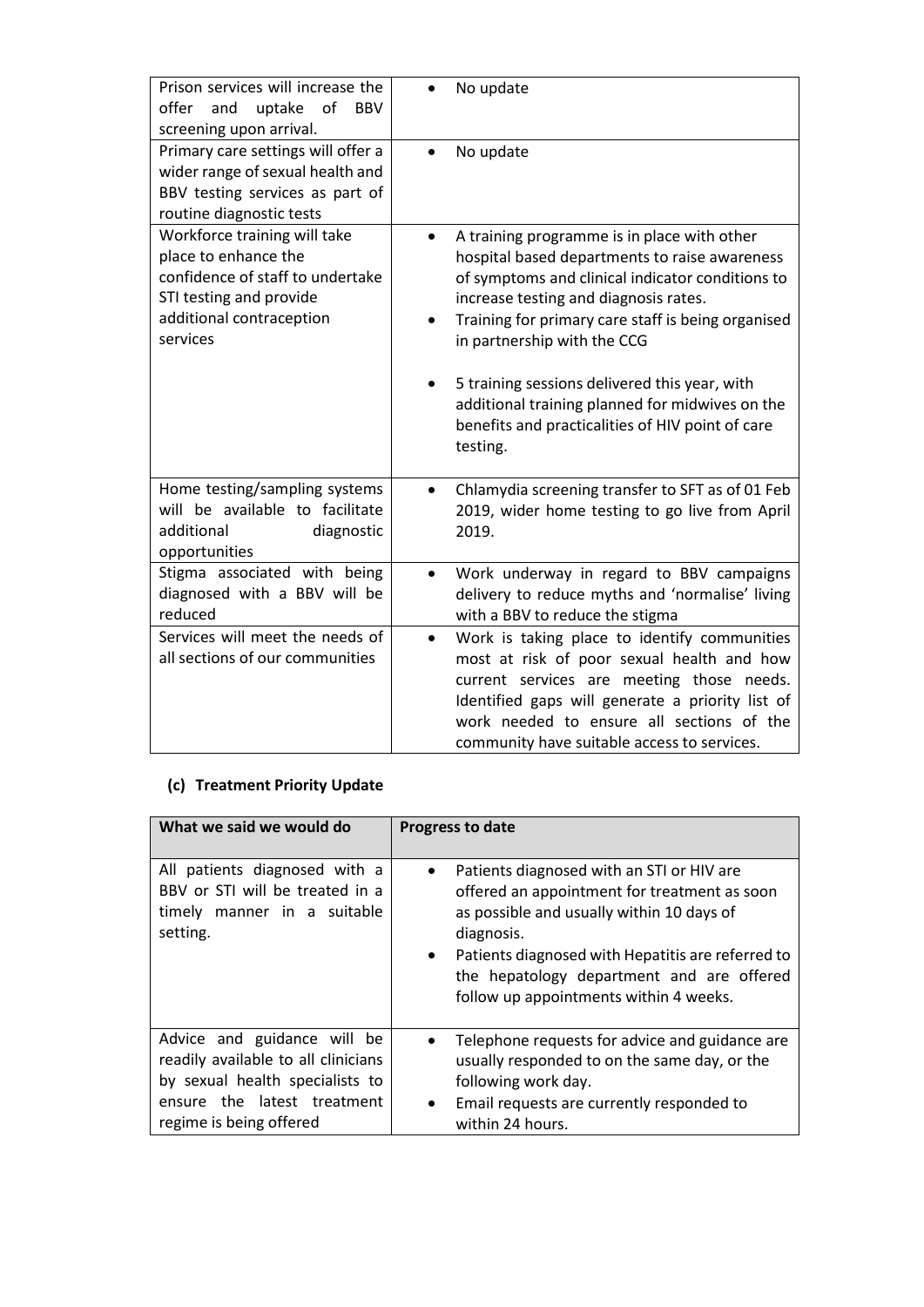| Effective referral pathways will                                                                                                            | Existing pathways are being reviewed and                                                                                                                                                                                                                                                                                                                                                                                                                                                                                                                            |
|---------------------------------------------------------------------------------------------------------------------------------------------|---------------------------------------------------------------------------------------------------------------------------------------------------------------------------------------------------------------------------------------------------------------------------------------------------------------------------------------------------------------------------------------------------------------------------------------------------------------------------------------------------------------------------------------------------------------------|
| be in place to facilitate specialist                                                                                                        | $\bullet$                                                                                                                                                                                                                                                                                                                                                                                                                                                                                                                                                           |
| treatment or care if needed                                                                                                                 | revised in conjunction with Virology lead at PHE.                                                                                                                                                                                                                                                                                                                                                                                                                                                                                                                   |
| Treatment<br>options<br>will<br>be<br>discussed with all patients upon<br>diagnosis of their BBV                                            | Treatment options in respect of STI or HIV<br>$\bullet$<br>diagnosis are discussed with patients at the<br>point at which diagnosis is given.<br>Depending on where Hepatitis diagnosis is<br>made will determine how treatment options are<br>discussed. If diagnosed at sexual health service<br>then initial discussion on treatment options is<br>provided at the time diagnosis is given to<br>patient. If diagnosed at other locations,<br>treatment options are discussed at first<br>appointment with hepatology service.                                   |
| Holistic methods of self-care                                                                                                               | Self-care is discussed with all patients as part of                                                                                                                                                                                                                                                                                                                                                                                                                                                                                                                 |
| will be discussed with everyone                                                                                                             | $\bullet$                                                                                                                                                                                                                                                                                                                                                                                                                                                                                                                                                           |
| living with a BBV                                                                                                                           | their treatment plans.                                                                                                                                                                                                                                                                                                                                                                                                                                                                                                                                              |
| Risk reduction strategies will be<br>with<br>all<br>discussed<br>patients<br>receiving treatments to reduce<br>possible onward transmission | All patients diagnosed with an STI or BBV<br>$\bullet$<br>infection participate in a discussion around<br>partner notification, abstaining from future<br>sexual activity until the infection has been<br>treated/cured, future condom use, vaccinations,<br>etc.<br>All clients living with a BBV have a discussion<br>with support staff about risk reduction strategies<br>and how to minimise the risk of transmission.<br>This includes safer injecting practices, partner<br>discussions,<br>notification<br>vaccination<br>and<br>treatment programmes, etc. |

- 19. In this first update report, delivery against actions included: 2 red actions (incomplete), 12 amber actions (work underway) and 15 green (completed actions). Across 2019-20, we will monitor progress to give priority to actions highlighted as incomplete or underway.
- 20. Most of the amber actions focus on the ongoing work related to the BBV agenda which is naturally complex and requires multi-agency response. The two (red) non-complete actions are in reference to a second sexual health campaign (scheduled to take place before March 2019) and the launch of home testing services which will go live in Spring 2019.

# **Conclusions**

- 22. The strategy has identified a vision to ensure that residents are supported to reduce the risk of contracting an STI or BBV, have timely access to diagnosis and treatment services should they become infected to improve their health outcomes and prevent further transmission.
- 21. This report demonstrates the work undertaken by the sexual health programme board over the past 6 months to support implementation of the strategy which is now in its second year. Although good progress has been made with regard to the implementation